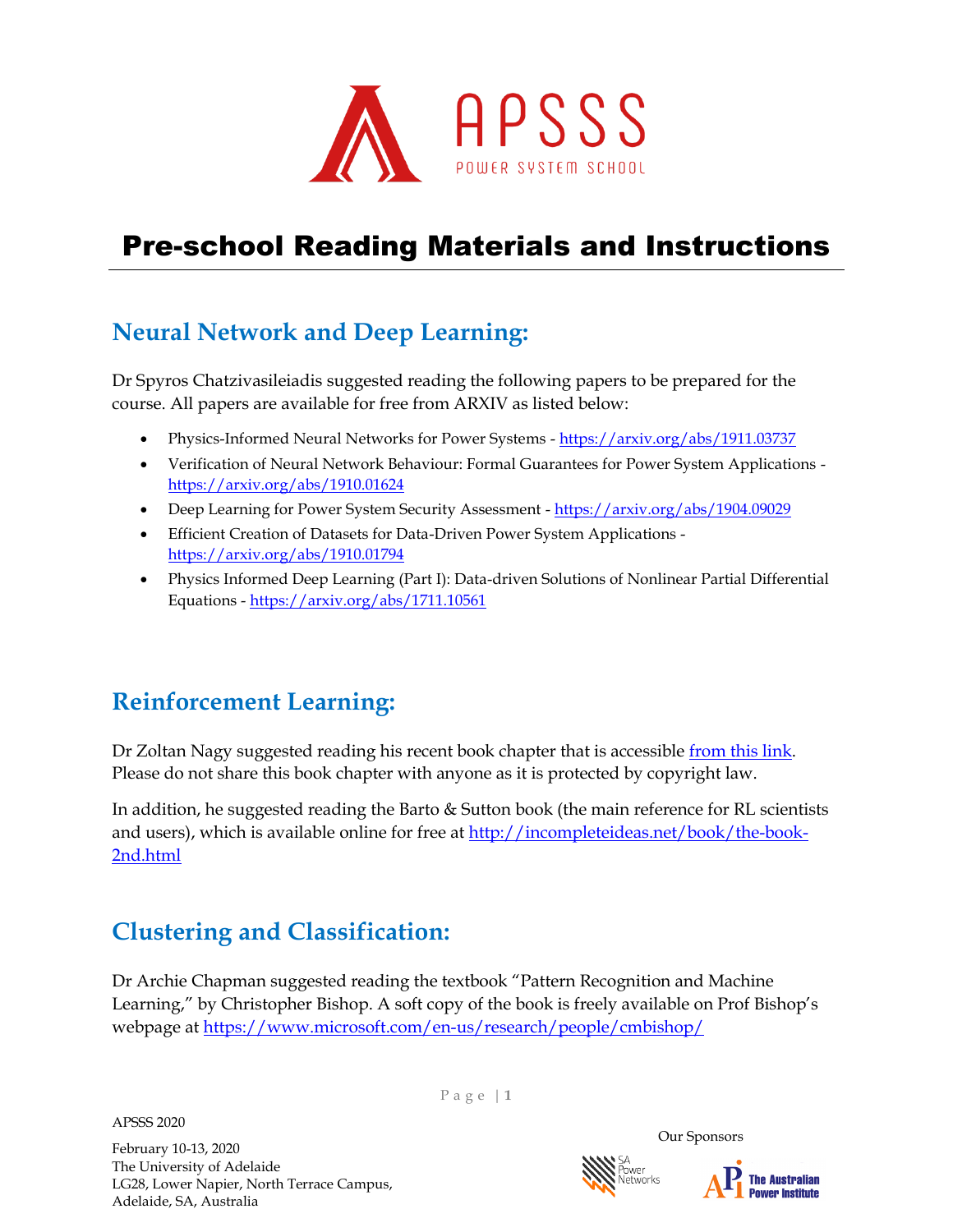

### **Python package installation guide on Windows 10**

Installing Python 3.7 (Please do not install newer versions as they don't work with TensorFlow)

- 1- Download anaconda graphical installer from <https://www.anaconda.com/distribution/#windows>
- 2- Run the installer
- 3- Run Anaconda prompt
- 4- Run the following commands:
	- a. pip install torch==1.3.1+cpu torchvision==0.4.2+cpu -f [https://download.pytorch.org/whl/torch\\_stable.html](https://download.pytorch.org/whl/torch_stable.html)
	- b. pip install gym matplotlib pandas numpy [pathlib](https://pypi.org/project/pathlib/) agent
- 5- Now you're ready to run the main.py file

PS: add the following two lines to line 4 of *main.py* in order to get it to run

from agent import RL\_Agents from reward function import reward function

In order to make sure that the packages are installed correctly, and as a part of requirements for "Reinforcement Learning" sessions, please follow the instructions in below:

- 6- Download the repository by clicking on "Clone or download" on the [Github repository](https://github.com/intelligent-environments-lab/CityLearn)
- 7- Uncompress the CityLearn-Master.zip
- 8- Change directory in Anaconda prompt to the uncompressed folder (cd command)
- 9- Run the following command:

python main.py

P a g e | **2**



APSSS 2020

Our Sponsors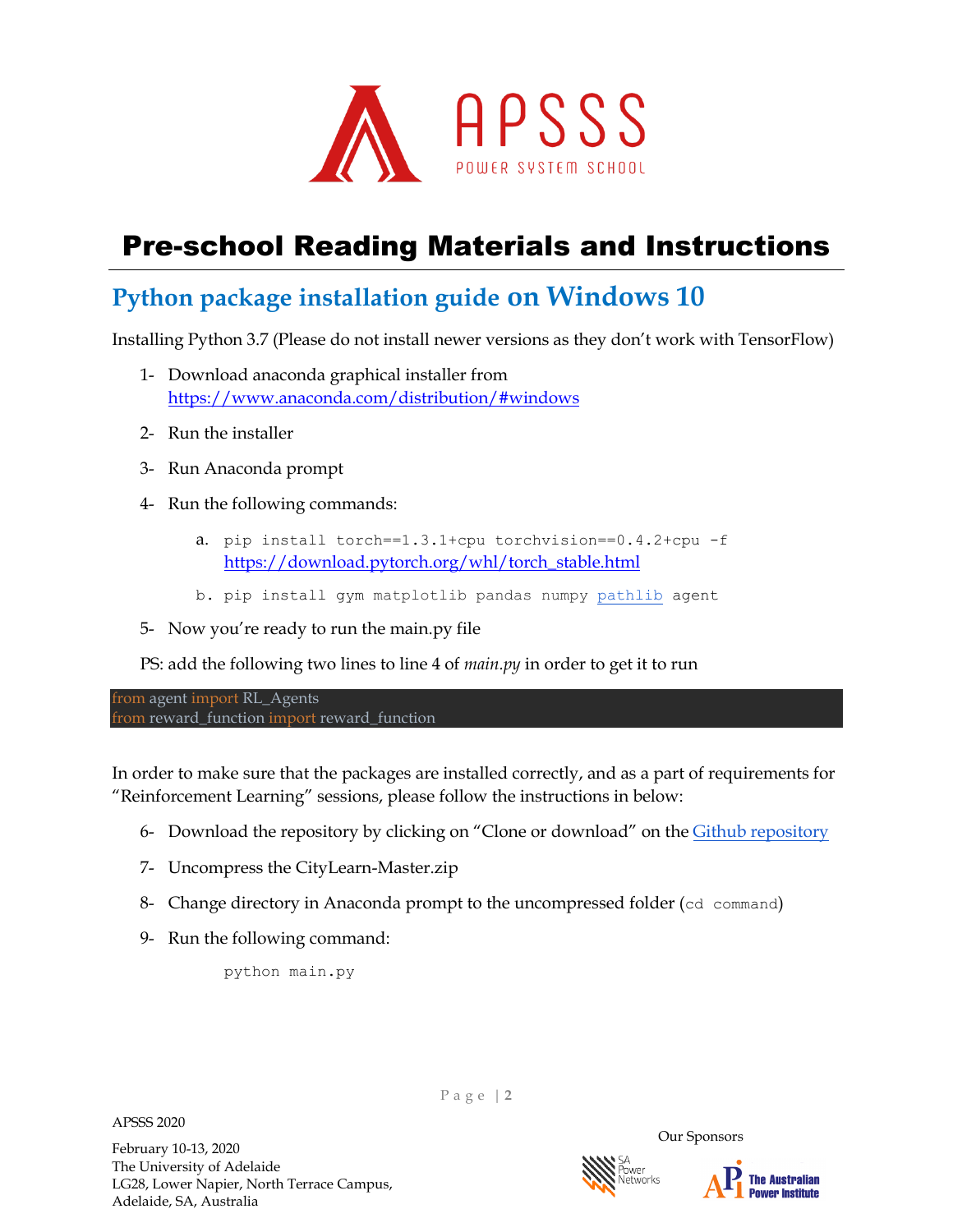

10- The runtime may be different depending on the computer configuration. After code execution is completed, the following lines will be shown up.



\* The file takes about 10 mins to be executed on a laptop Core i7 / 16 GB RAM / intel HD graphics 520

# **Tensorflow package installation guide on Windows 10**

#### **System requirements:**

Windows 7 or later (64-bit) - Python 3.4–3.7 - pip 19.0 or later

#### **Installing Anaconda:**

Skip this stage if you already installed Anaconda

- 1- Download anaconda graphical installer from <https://www.anaconda.com/distribution/#windows>
- 2- Run the installer
- 3- Run Anaconda prompt

# **Installing pip:**

1- Run the following command:

APSSS 2020

February 10-13, 2020 The University of Adelaide LG28, Lower Napier, North Terrace Campus, Adelaide, SA, Australia

P a g e | **3**



Our Sponsors